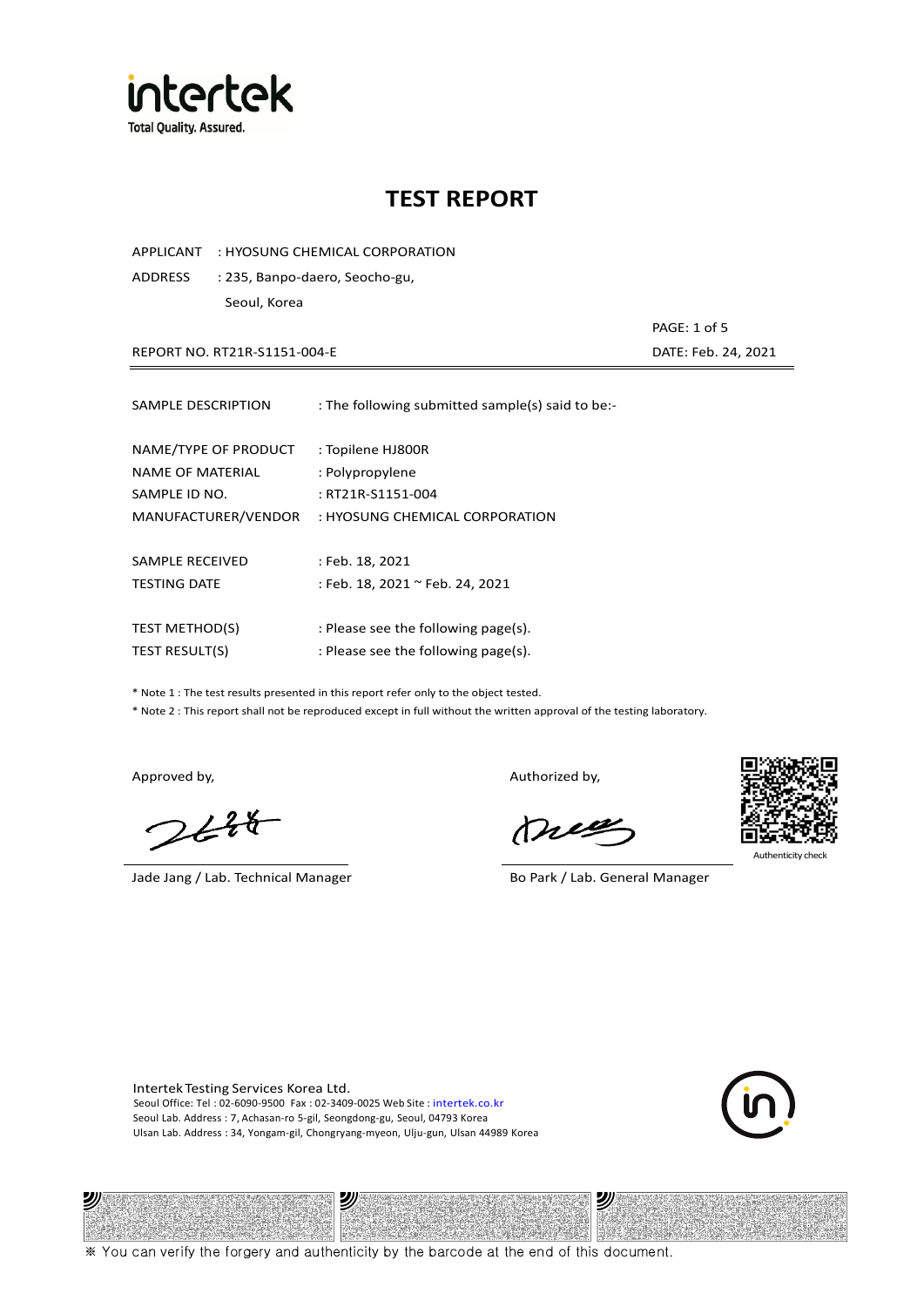

REPORT NO. RT21R-S1151-004-E DATE: Feb. 24, 2021

PAGE: 2 of 5

0.5 N.D.

2 N.D.

SAMPLE ID NO. : RT21R-S1151-004 SAMPLE DESCRIPTION : Topilene HJ800R

TEST ITEM TEST IN TEST METHOD | MDL | RESULT Cadmium (Cd) mg/kg With reference to IEC 62321-5 Edition 1.0 : 2013, by acid digestion and determined by ICP-OES Lead (Pb)  $\log/kg$   $\log kg$  acid digestion and  $\log k$  s  $\log \log k$  5  $\log \log k$  N.D. Mercury (Hg) ㎎/㎏ With reference to IEC 62321-4 : 2013/AMD1 : 2017, by acid digestion and determined by ICP-OES

| Hexavalent Chromium (Cr <sup>6+</sup> ) | mg/kg | With reference to<br>IEC 62321-7-2<br>Edition 1.0 : 2017,<br>by alkaline/toluene digestion<br>and determined by UV-VIS<br>Spectrophotometer | 8 | N.D. |
|-----------------------------------------|-------|---------------------------------------------------------------------------------------------------------------------------------------------|---|------|
| Polybrominated Biphenyl (PBBs)          |       |                                                                                                                                             |   |      |
| Monobromobiphenyl                       | mg/kg |                                                                                                                                             | 5 | N.D. |
| Dibromobiphenyl                         | mg/kg |                                                                                                                                             | 5 | N.D. |
| Tribromobiphenyl                        | mg/kg |                                                                                                                                             | 5 | N.D. |
| Tetrabromobiphenyl                      | mg/kg | With reference to                                                                                                                           | 5 | N.D. |
| Pentabromobiphenyl                      | mg/kg | IEC 62321-6 Edition 1.0 : 2015,                                                                                                             | 5 | N.D. |
| Hexabromobiphenyl                       | mg/kg | by solvent extraction and<br>determined by GC/MS                                                                                            | 5 | N.D. |
| Heptabromobiphenyl                      | mg/kg |                                                                                                                                             | 5 | N.D. |
| Octabromobiphenyl                       | mg/kg |                                                                                                                                             | 5 | N.D. |
| Nonabromobiphenyl                       | mg/kg |                                                                                                                                             | 5 | N.D. |
| Decabromobiphenyl                       | mg/kg |                                                                                                                                             | 5 | N.D. |
| Polybrominated Diphenyl Ether (PBDEs)   |       |                                                                                                                                             |   |      |
| Monobromodiphenyl ether                 | mg/kg |                                                                                                                                             | 5 | N.D. |
| Dibromodiphenyl ether                   | mg/kg |                                                                                                                                             | 5 | N.D. |
| Tribromodiphenyl ether                  | mg/kg |                                                                                                                                             | 5 | N.D. |
| Tetrabromodiphenyl ether                | mq/kg | With reference to                                                                                                                           | 5 | N.D. |
| Pentabromodiphenyl ether                | mg/kg | IEC 62321-6 Edition 1.0: 2015,                                                                                                              | 5 | N.D. |
| Hexabromodiphenyl ether                 | mg/kg | by solvent extraction and                                                                                                                   | 5 | N.D. |
| Heptabromodiphenyl ether                | mq/kg | determined by GC/MS                                                                                                                         | 5 | N.D. |
| Octabromodiphenyl ether                 | mg/kg |                                                                                                                                             | 5 | N.D. |
| Nonabromodiphenyl ether                 | mg/kg |                                                                                                                                             | 5 | N.D. |
| Decabromodiphenyl ether                 | mq/kg |                                                                                                                                             | 5 | N.D. |

Tested by : Jooyeon Lee, Chano Kim, Hayan Park

Notes : mg/kg = ppm = parts per million  $<$  = Less than N.D. = Not detected ( <MDL )

ツル

MDL = Method detection limit

Intertek Testing Services Korea Ltd. Seoul Office: Tel : 02-6090-9500 Fax : 02-3409-0025 Web Site : intertek.co.kr Seoul Lab. Address : 7, Achasan-ro 5-gil, Seongdong-gu, Seoul, 04793 Korea Ulsan Lab. Address : 34, Yongam-gil, Chongryang-myeon, Ulju-gun, Ulsan 44989 Korea

沙

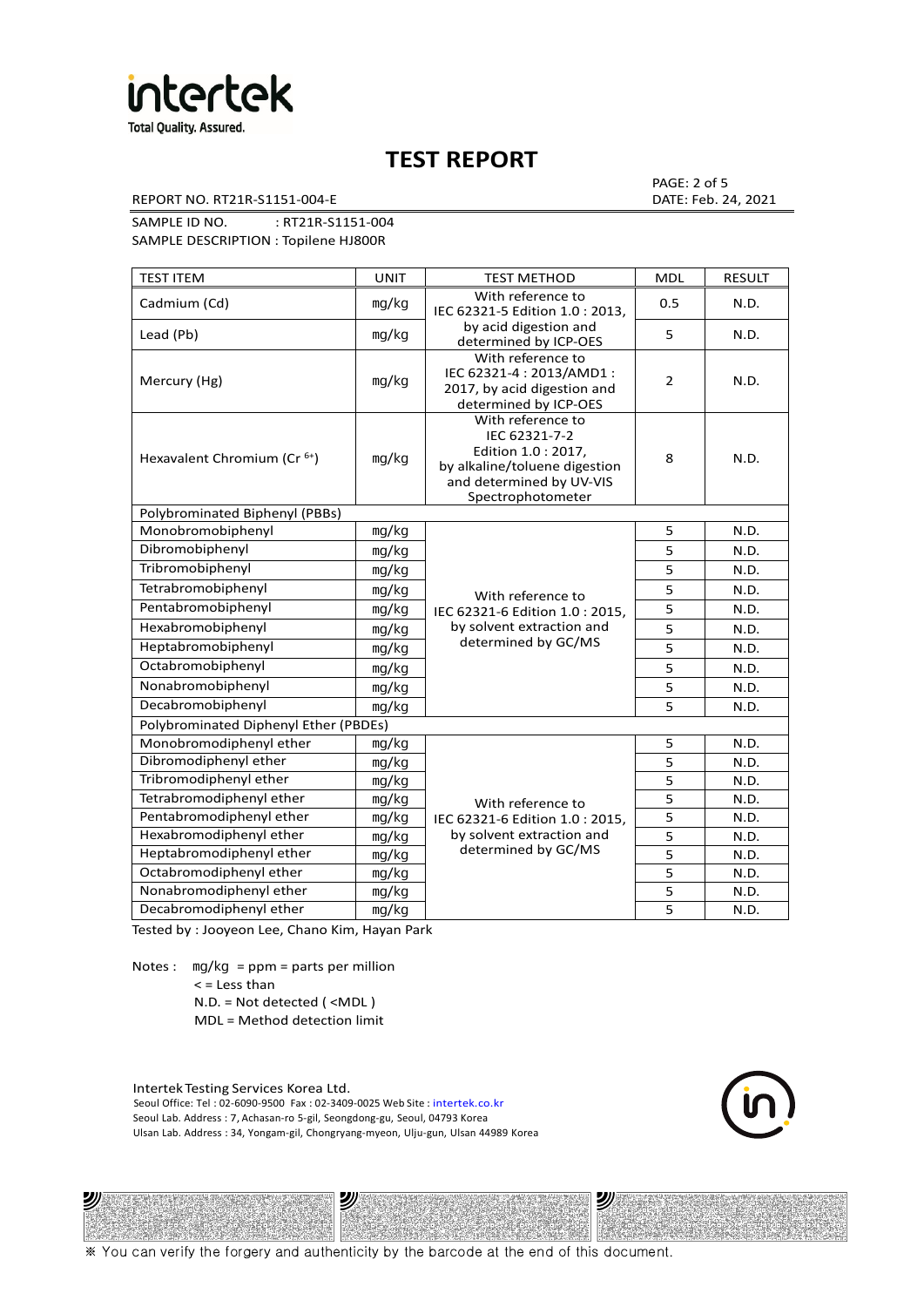

REPORT NO. RT21R-S1151-004-E DATE: Feb. 24, 2021

PAGE: 3 of 5

SAMPLE ID NO. : RT21R-S1151-004 SAMPLE DESCRIPTION : Topilene HJ800R

| <b>TEST ITEM</b>                     | CAS NO.       | <b>UNIT</b> | <b>TEST METHOD</b>                                      | <b>MDL</b> | <b>RESULT</b> |
|--------------------------------------|---------------|-------------|---------------------------------------------------------|------------|---------------|
| Dibutyl phthalate<br>(DBP)           | $84 - 74 - 2$ | mq/kg       | With reference to<br>IEC 62321-8<br>Edition 1.0 : 2017, | 50         | N.D.          |
| Di(2-ethylhexyl) phthalate<br>(DEHP) | 117-81-7      | mg/kg       |                                                         | 50         | N.D.          |
| Benzyl butyl phthalate<br>(BBP)      | 85-68-7       | mg/kg       | by solvent extraction<br>and determined by<br>GC/MS     | 50         | N.D.          |
| Diisobutyl phthalate<br>(DIBP)       | $84 - 69 - 5$ | mq/kg       |                                                         | 50         | N.D.          |

Tested by : Hayan Park

Notes :  $mq/kg = ppm = parts per million$  $<$  = Less than N.D. = Not detected ( <MDL ) MDL = Method detection limit

\* View of sample as received;-

ונש



Intertek Testing Services Korea Ltd. Seoul Office: Tel : 02-6090-9500 Fax : 02-3409-0025 Web Site : intertek.co.kr Seoul Lab. Address : 7, Achasan-ro 5-gil, Seongdong-gu, Seoul, 04793 Korea Ulsan Lab. Address : 34, Yongam-gil, Chongryang-myeon, Ulju-gun, Ulsan 44989 Korea

沙



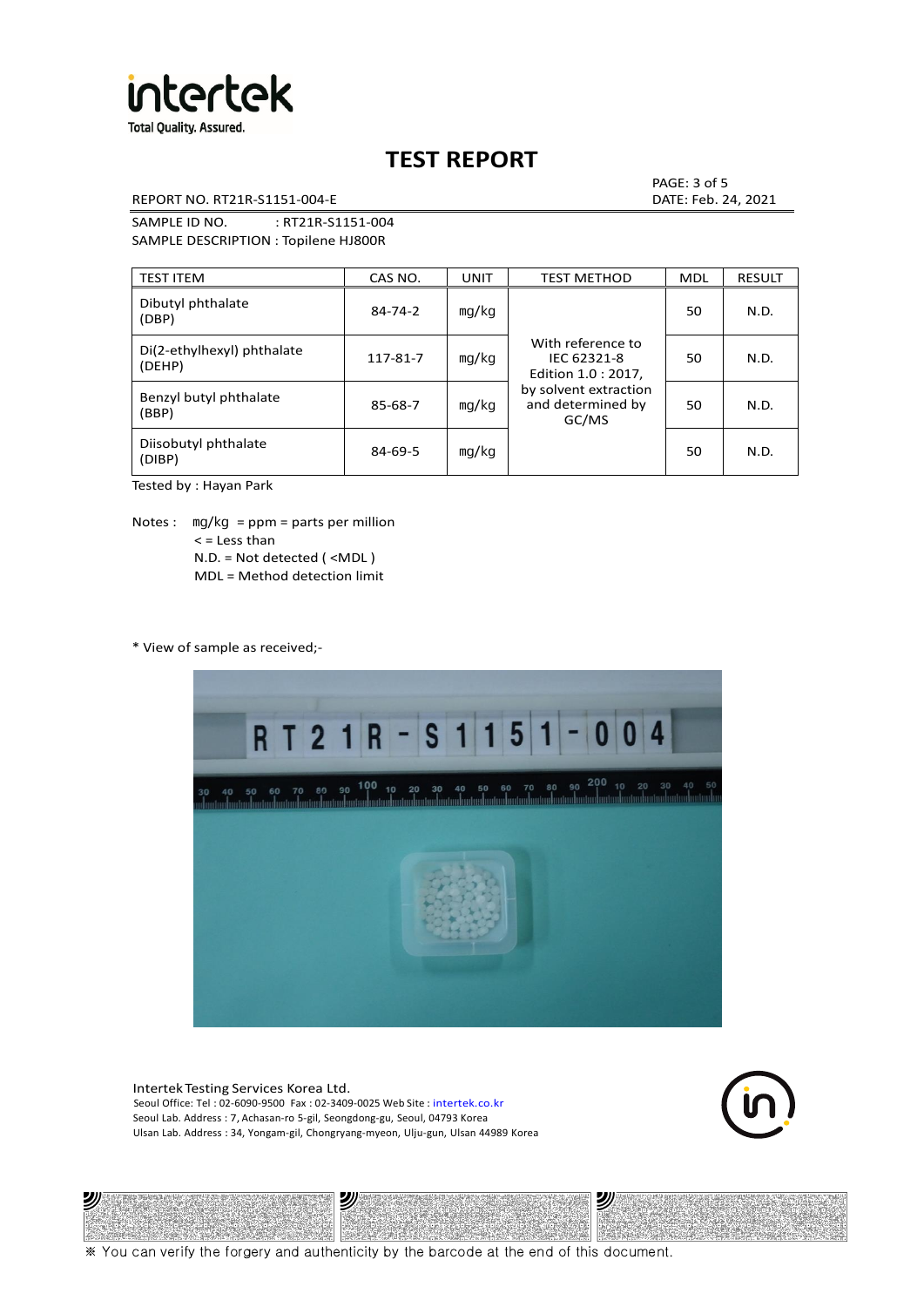

**Total Quality. Assured.** 

# **TEST REPORT**

REPORT NO. RT21R-S1151-004-E DATE: Feb. 24, 2021

PAGE: 4 of 5

SAMPLE ID NO. : RT21R-S1151-004 SAMPLE DESCRIPTION : Topilene HJ800R



Remarks :

沙

| . د ۱۱۱ تا ۱۰<br>1 : List of appropriate acid : |                                                                     |
|-------------------------------------------------|---------------------------------------------------------------------|
| Material                                        | Acid added for digestion                                            |
| Polymers                                        | $HNO3$ , HCl, HF, H <sub>2</sub> O <sub>2</sub> , H3BO <sub>3</sub> |
| Metals                                          | $HNO3$ , HCl, HF                                                    |
| Electronics                                     | $HNO3$ , HCl, H <sub>2</sub> O <sub>2</sub> , HBF <sub>4</sub>      |
|                                                 |                                                                     |

\*2 : The samples were dissolved totally by pre-conditioning method according to above flow chart.

Intertek Testing Services Korea Ltd. Seoul Office: Tel : 02-6090-9500 Fax : 02-3409-0025 Web Site : intertek.co.kr Seoul Lab. Address : 7, Achasan-ro 5-gil, Seongdong-gu, Seoul, 04793 Korea Ulsan Lab. Address : 34, Yongam-gil, Chongryang-myeon, Ulju-gun, Ulsan 44989 Korea

沙